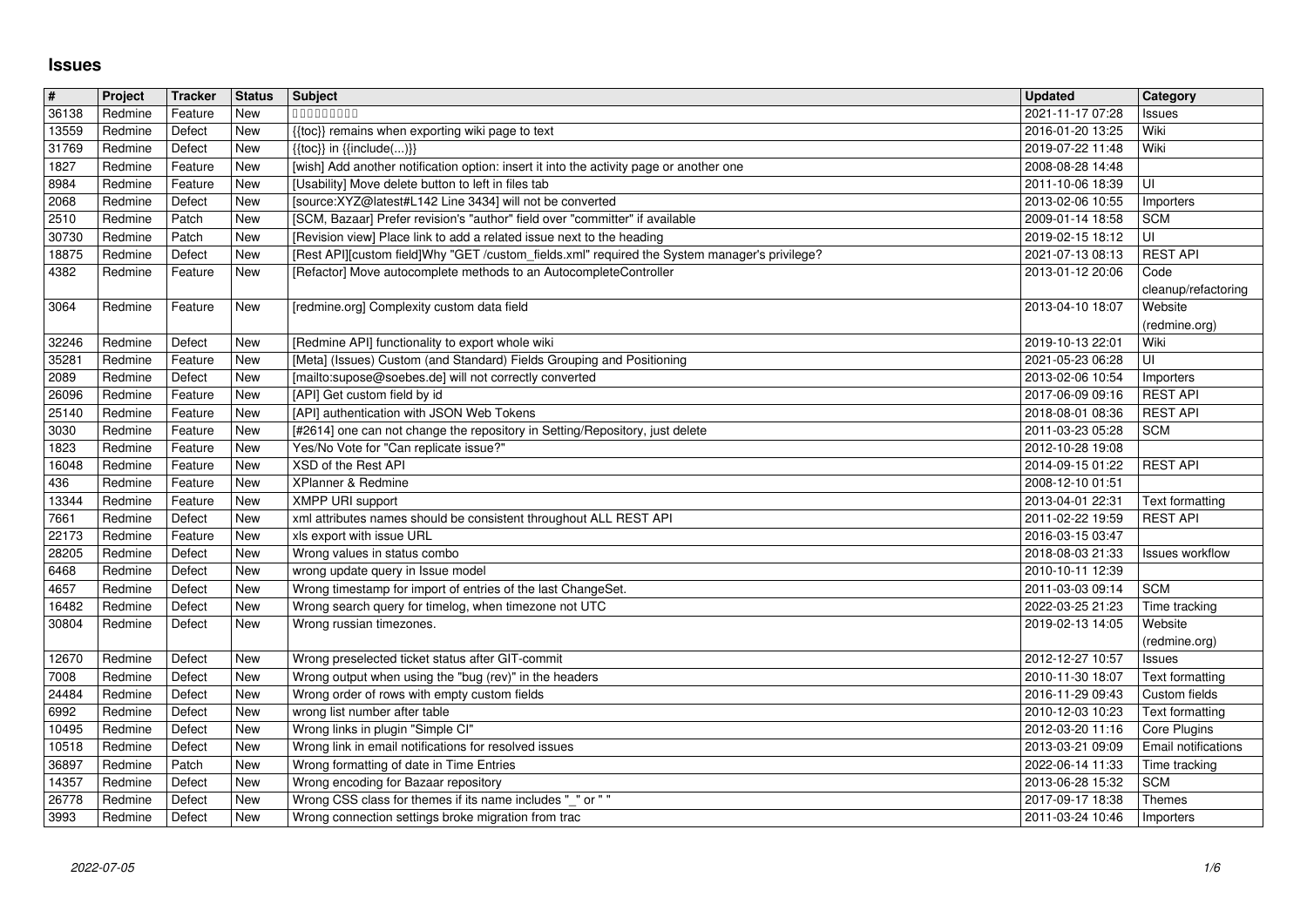| $\sqrt{\frac{4}{15}}$ | Project            | Tracker            | <b>Status</b>     | <b>Subject</b>                                                                                                                                                                                                   | <b>Updated</b>                       | Category                                  |
|-----------------------|--------------------|--------------------|-------------------|------------------------------------------------------------------------------------------------------------------------------------------------------------------------------------------------------------------|--------------------------------------|-------------------------------------------|
| 18792<br>3269         | Redmine<br>Redmine | Defect<br>Feature  | <b>New</b><br>New | wrong bar length in PDF gantt chart<br>Writing a single batch file for all rake tasks                                                                                                                            | 2015-01-09 15:54<br>2009-05-14 00:15 | Gantt                                     |
| 10016                 | Redmine            | Feature            | New               | Write email contents to text file instead of using smtp server                                                                                                                                                   | 2012-01-17 16:47                     | <b>Email notifications</b>                |
| 4829                  | Redmine            | Feature            | New               | Write an installer                                                                                                                                                                                               | 2010-02-13 05:31                     |                                           |
| 5640<br>28078         | Redmine<br>Redmine | Feature<br>Defect  | New<br>New        | Write access to the repository. Or the link between the repository and the other sections.<br>Workflows inconsistencies when removing "add/edit issue" permission to a role which already has a workflow defined | 2011-03-29 12:55<br>2018-01-25 18:14 |                                           |
| 2957                  | Redmine            | Feature            | New               | Workflow/Quality Management                                                                                                                                                                                      | 2013-03-18 12:44                     | Issues                                    |
| 17125<br>2938         | Redmine<br>Redmine | Defect<br>Feature  | New<br><b>New</b> | workflow's status-transitions' header-column & header-row pan & scroll out of view when numerous issue-statuses<br>Workflow summary filtered by tracker, showing all roles depending on statuses                 | 2014-06-07 21:16<br>2013-05-08 17:43 | Administration<br><b>Issues workflow</b>  |
| 10118                 | Redmine            | Feature            | New               | Workflow needs assignee roles allowed                                                                                                                                                                            | 2012-02-01 09:14                     | Permissions and                           |
|                       |                    |                    |                   |                                                                                                                                                                                                                  |                                      | roles                                     |
| 26619                 | Redmine            | Defect             | <b>New</b>        | Workflow field permissions does not work with several different roles                                                                                                                                            | 2018-06-29 14:03                     | Permissions and<br>roles                  |
| 15782                 | Redmine            | Feature            | New               | Workflow Field Permissions - Status-Based Field Visibility                                                                                                                                                       | 2014-09-09 13:00                     | Custom fields                             |
| 559<br>15318          | Redmine<br>Redmine | Feature<br>Feature | New<br>New        | <b>Workflow Enhancements</b><br><b>Workflow Configuration</b>                                                                                                                                                    | 2020-11-11 10:50<br>2013-12-27 10:20 | Issues workflow<br><b>Issues workflow</b> |
| 18830                 | Redmine            | Defect             | New               | Workflow always "current state" not working                                                                                                                                                                      | 2015-01-14 04:21                     | Issues workflow                           |
| 14508                 | Redmine            | Feature            | New               | Workflow administration screen - loss of overview when working with many statuses                                                                                                                                | 2021-07-19 04:41                     | Issues workflow                           |
| 1130<br>13147         | Redmine<br>Redmine | Feature<br>Feature | New<br>New        | Work Breakdown Structure / EVM<br>worflow enhancement: overleap status if allowed                                                                                                                                | 2010-12-05 00:25<br>2013-02-17 09:14 | Projects<br>Issues workflow               |
| 9545                  | Redmine            | Feature            | New               | Windows Integrated Authentication                                                                                                                                                                                | 2011-11-09 19:30                     | Accounts /                                |
| 18825                 | Redmine            | Defect             | New               | WikiPage object miss included pages attachments                                                                                                                                                                  | 2015-01-13 14:39                     | authentication<br>Wiki                    |
| 480                   | Redmine            | Feature            | New               | Wiki: Support categories tagging and autolisting                                                                                                                                                                 | 2012-12-05 03:02                     | Wiki                                      |
| 4058                  | Redmine            | Feature            | New               | Wiki: Referencing to issue contents, status, priority, category, etc.                                                                                                                                            | 2013-03-25 03:39                     | <b>Text formatting</b>                    |
| 21785<br>4062         | Redmine<br>Redmine | Feature<br>Feature | New<br>New        | Wiki: macro Panel<br>Wiki: Feature request:Auto-replace text with another user-defined                                                                                                                           | 2019-03-07 07:10<br>2012-07-06 21:02 | Text formatting<br>Wiki                   |
| 3749                  | Redmine            | Patch              | New               | Wiki. TOC. The standardised anchors and admissible "fragment" part of URI.                                                                                                                                       | 2009-08-18 01:10                     | Wiki                                      |
| 23616<br>12051        | Redmine<br>Redmine | Feature<br>Feature | New<br>New        | wiki-attached image inline in issue<br>Wiki variables                                                                                                                                                            | 2021-11-01 01:37<br>2012-10-12 23:13 | Text formatting<br>Wiki                   |
| 17511                 | Redmine            | Defect             | New               | Wiki URL 404 when using markdown                                                                                                                                                                                 | 2014-08-24 00:04                     | Wiki                                      |
| 7780                  | Redmine            | Defect             | New               | wiki updates do not send email notification                                                                                                                                                                      | 2011-03-23 07:41                     | Email notifications                       |
| 10406<br>470          | Redmine<br>Redmine | Feature<br>Feature | New<br>New        | Wiki tree bulk edit<br>Wiki to Documentation publishing                                                                                                                                                          | 2012-03-08 17:35<br>2010-04-28 14:00 | Wiki                                      |
| 13710                 | Redmine            | Defect             | New               | Wiki text does not highlight subversion revisions that refer to non-main repositories                                                                                                                            | 2013-04-09 00:44                     | <b>SCM</b>                                |
| 2674<br>6989          | Redmine<br>Redmine | Feature<br>Feature | New<br>New        | wiki templates<br>Wiki template for version wiki pages                                                                                                                                                           | 2021-08-25 16:01<br>2010-11-26 17:21 | Wiki<br>Wiki                              |
| 2069                  | Redmine            | Feature            | New               | Wiki syntax to link to files in the files-module                                                                                                                                                                 | 2017-09-17 02:07                     | Text formatting                           |
| $3027$                | Redmine            | Defect             | New               | Wiki start page shouldn't be capitalized automatically                                                                                                                                                           | 2013-02-06 10:34                     | Wiki                                      |
| 1075<br>32381         | Redmine<br>Redmine | Feature<br>Patch   | <b>New</b><br>New | Wiki shared across sub-projects<br>Wiki preview : manage dynamic content                                                                                                                                         | 2011-03-15 22:53<br>2022-07-04 04:03 | Wiki<br>Wiki                              |
| 9971                  | Redmine            | Feature            | New               | wiki permission - delete only own attachment                                                                                                                                                                     | 2012-01-11 05:22                     | Permissions and<br>roles                  |
|                       |                    |                    |                   |                                                                                                                                                                                                                  |                                      |                                           |
|                       |                    |                    |                   |                                                                                                                                                                                                                  |                                      |                                           |
|                       |                    |                    |                   |                                                                                                                                                                                                                  |                                      |                                           |
|                       |                    |                    |                   |                                                                                                                                                                                                                  |                                      |                                           |
|                       |                    |                    |                   |                                                                                                                                                                                                                  |                                      |                                           |
|                       |                    |                    |                   |                                                                                                                                                                                                                  |                                      |                                           |
|                       |                    |                    |                   |                                                                                                                                                                                                                  |                                      |                                           |
|                       |                    |                    |                   |                                                                                                                                                                                                                  |                                      |                                           |
|                       |                    |                    |                   |                                                                                                                                                                                                                  |                                      |                                           |
|                       |                    |                    |                   |                                                                                                                                                                                                                  |                                      |                                           |
|                       |                    |                    |                   |                                                                                                                                                                                                                  |                                      |                                           |
|                       |                    |                    |                   |                                                                                                                                                                                                                  |                                      |                                           |
|                       |                    |                    |                   |                                                                                                                                                                                                                  |                                      |                                           |
|                       |                    |                    |                   |                                                                                                                                                                                                                  |                                      |                                           |
|                       |                    |                    |                   |                                                                                                                                                                                                                  |                                      |                                           |
|                       |                    |                    |                   |                                                                                                                                                                                                                  |                                      |                                           |
|                       |                    |                    |                   |                                                                                                                                                                                                                  |                                      |                                           |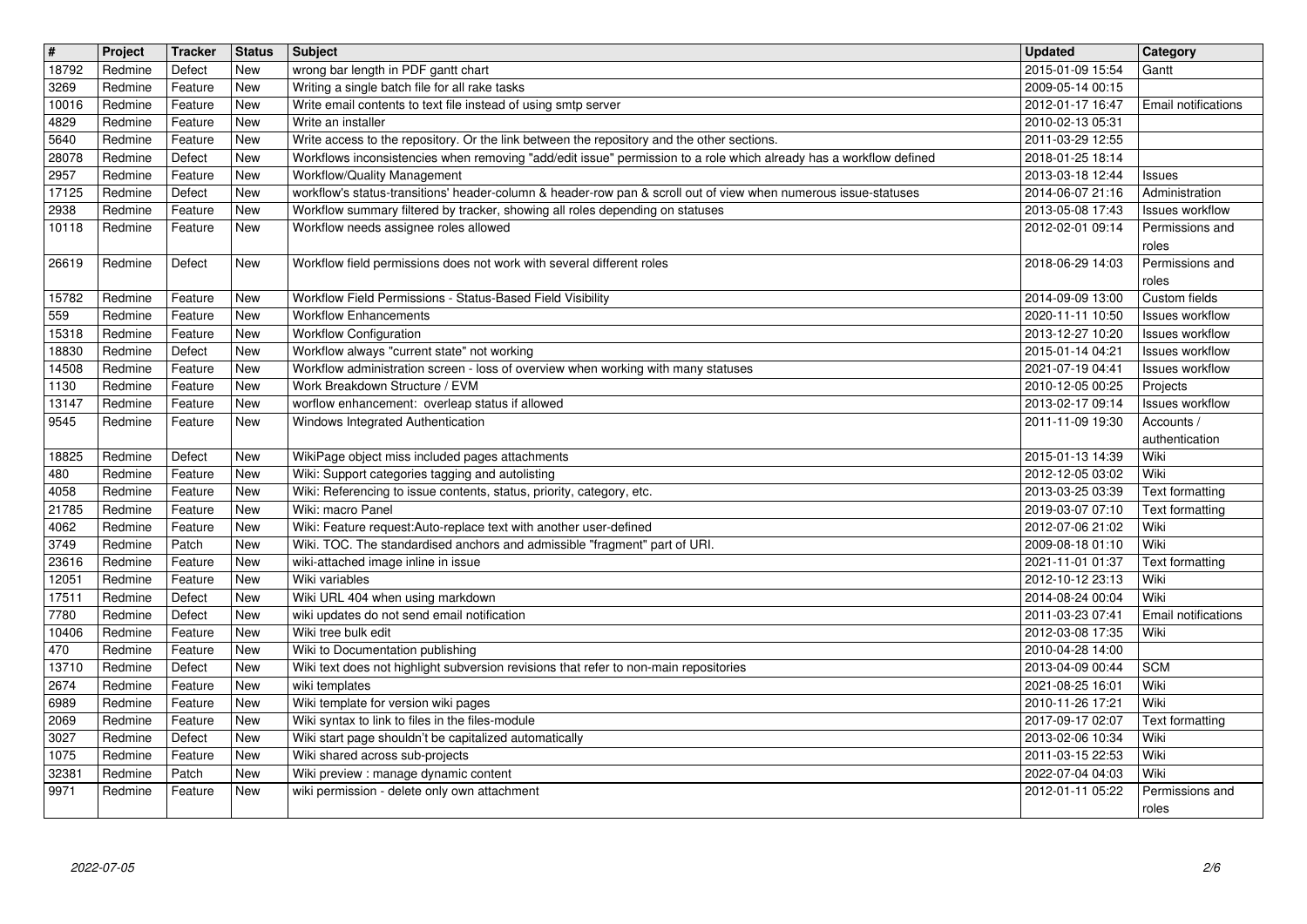| $\sqrt{\frac{4}{15}}$ | Project            | <b>Tracker</b>     | <b>Status</b>     | Subject                                                                                                                                                                | Updated                              | Category                     |
|-----------------------|--------------------|--------------------|-------------------|------------------------------------------------------------------------------------------------------------------------------------------------------------------------|--------------------------------------|------------------------------|
| 26034                 | Redmine            | Defect             | New               | Wiki PDF generated files displayed but not printable on Mac                                                                                                            | 2017-05-24 17:55                     | PDF export                   |
| 11978<br>29048        | Redmine            | Feature            | New<br><b>New</b> | Wiki pages for groups or wiki pages section with separate ACL<br>Wiki page permission level                                                                            | 2012-09-28 03:03                     | Wiki<br>Wiki                 |
| 12963                 | Redmine<br>Redmine | Feature<br>Feature | New               | Wiki Page Hooks                                                                                                                                                        | 2018-06-22 17:19<br>2021-06-12 10:26 | Hook requests                |
| 10407                 | Redmine            | Feature            | New               | Wiki page has a tree weight                                                                                                                                            | 2012-03-08 17:11                     | Wiki                         |
| 17598                 | Redmine            | Defect             | <b>New</b>        | Wiki page for installation instructions is incomplete                                                                                                                  | 2014-08-29 10:27                     | Documentation                |
| 16323                 | Redmine            | Feature            | <b>New</b>        | Wiki Page Export as md file.                                                                                                                                           | 2014-03-12 07:53                     | Wiki                         |
| 3274<br>9315          | Redmine<br>Redmine | Patch<br>Feature   | New<br>New        | Wiki Page Categories<br>Wiki Page as MS OneNote                                                                                                                        | 2010-10-25 17:02<br>2011-09-24 16:56 | Wiki<br>Wiki                 |
| 18055                 | Redmine            | Defect             | New               | Wiki page "HowTo Configure Fail2ban For Redmine" contains incomplete/misleading instructions                                                                           | 2016-04-22 03:06                     | Documentation                |
| 2195                  | Redmine            | Patch              | New               | wiki marco to link to files                                                                                                                                            | 2008-11-15 17:37                     | Attachments                  |
| 9733                  | Redmine            | Feature            | New               | WIKI macro to insert database query result as wiki table                                                                                                               | 2011-12-13 10:47                     | Wiki                         |
| 12875<br>3982         | Redmine<br>Redmine | Feature<br>Feature | New<br><b>New</b> | Wiki links to Overview/Activity/Roadmap/Issues/Documents/Files/News/Forums/etc of a particular project<br>Wiki links should be connverted to URLs in plain text emails | 2013-01-20 21:34<br>2011-11-19 14:48 | Wiki<br>Email notifications  |
| 705                   | Redmine            | Feature            | New               | Wiki links on field names                                                                                                                                              | 2013-03-18 21:04                     | UI                           |
| 12506                 | Redmine            | Defect             | <b>New</b>        | Wiki links incomplete in generated mail                                                                                                                                | 2015-04-24 22:29                     | <b>Email notifications</b>   |
| 4372                  | Redmine            | Feature            | New               | Wiki include macro: Include specific revision                                                                                                                          | 2015-10-23 15:20                     | Wiki                         |
| 3547<br>26303         | Redmine<br>Redmine | Feature<br>Feature | New<br>New        | Wiki include macro: add ability to include single section<br>Wiki include macro: add icons for editing and viewing an included wiki page                               | 2019-02-12 11:06<br>2017-06-29 13:54 | Wiki<br>Wiki                 |
| 23103                 | Redmine            | Defect             | New               | Wiki in Markdown syntax mode improperly renders successive headers.                                                                                                    | 2016-07-12 17:00                     | <b>Text formatting</b>       |
| 22332                 | Redmine            | Feature            | New               | wiki id & parent_id in GET on api                                                                                                                                      | 2018-04-01 13:30                     | <b>REST API</b>              |
| 20356                 | Redmine<br>Redmine | Defect<br>Defect   | New<br>New        | Wiki gets destroyed after rename                                                                                                                                       | 2015-09-07 08:23                     | Wiki                         |
| 8623<br>4544          | Redmine            | Defect             | New               | Wiki Formatting Issue<br>Wiki exported HTML has different CSS formatting to the original                                                                               | 2011-06-16 19:12<br>2016-03-31 12:03 | Text formatting<br>Wiki      |
| 16324                 | Redmine            | Feature            | <b>New</b>        | Wiki export as docx file.                                                                                                                                              | 2016-05-31 10:53                     | Wiki                         |
| 14115                 | Redmine            | Feature            | New               | Wiki enhancements: parent page and ajax                                                                                                                                | 2014-04-24 14:19                     | Wiki                         |
| 16036                 | Redmine            | Defect             | New<br><b>New</b> | wiki edit pencil links are sometimes missing, throwing off the other pencil edit links                                                                                 | 2017-06-08 22:19                     | Wiki<br>Wiki                 |
| 5402<br>2698          | Redmine<br>Redmine | Feature<br>Feature | New               | Wiki diff: line by line instead of word by word<br>Wiki Auto-Save currently editing page                                                                               | 2011-01-05 23:58<br>2015-01-14 09:50 | Wiki                         |
| 4032                  | Redmine            | Feature            | <b>New</b>        | Wiki attachment history                                                                                                                                                | 2009-10-15 09:42                     | Wiki                         |
| 15110                 | Redmine            | Defect             | New               | Wiki annotate is showing wrong versions in which lines were last changed                                                                                               | 2015-07-04 05:04                     | Website                      |
|                       |                    |                    |                   |                                                                                                                                                                        |                                      | (redmine.org)                |
| 14412<br>9482         | Redmine<br>Redmine | Defect<br>Feature  | New<br>New        | Wiki > Textile text with hidden part not correctly exported to pdf<br>Wiki - minor change without notification                                                         | 2013-07-21 12:33<br>2012-03-08 16:48 | PDF export<br>Wiki           |
| 3205                  | Redmine            | Feature            | New               | Wiki "Blocks"                                                                                                                                                          | 2009-04-20 12:20                     | Wiki                         |
| 22171                 | Redmine            | Defect             | New               | Wide tables intersect with the right panel                                                                                                                             | 2016-04-03 17:02                     | UI                           |
| 18422                 | Redmine            | Feature            | New               | Why three "my page" type of pages?                                                                                                                                     | 2016-08-12 10:14                     | My page                      |
| 833                   | Redmine            | Feature            | <b>New</b>        | Who's online                                                                                                                                                           | 2016-10-23 20:42                     | Accounts /<br>authentication |
| 11658                 | Redmine            | Defect             | New               | while updating status of issue some part of subject is changing to special symbols and numbers                                                                         | 2012-08-27 12:16                     | <b>Issues</b>                |
| 35320                 | Redmine            | Defect             | New               | When viewing spent time report the Activity, Issue Id and Subject are combined into a single column Issue yet there is no option for                                   | 2021-05-27 18:02                     | Issues filter                |
| 29684                 | Redmine            | Defect             | New               | filtering on subject.<br>when using export issues to csv format, notes fields contain html flags, making text quite hard to read / use                                 | 2018-09-27 10:24                     | Files                        |
|                       |                    |                    |                   |                                                                                                                                                                        |                                      |                              |
|                       |                    |                    |                   |                                                                                                                                                                        |                                      |                              |
|                       |                    |                    |                   |                                                                                                                                                                        |                                      |                              |
|                       |                    |                    |                   |                                                                                                                                                                        |                                      |                              |
|                       |                    |                    |                   |                                                                                                                                                                        |                                      |                              |
|                       |                    |                    |                   |                                                                                                                                                                        |                                      |                              |
|                       |                    |                    |                   |                                                                                                                                                                        |                                      |                              |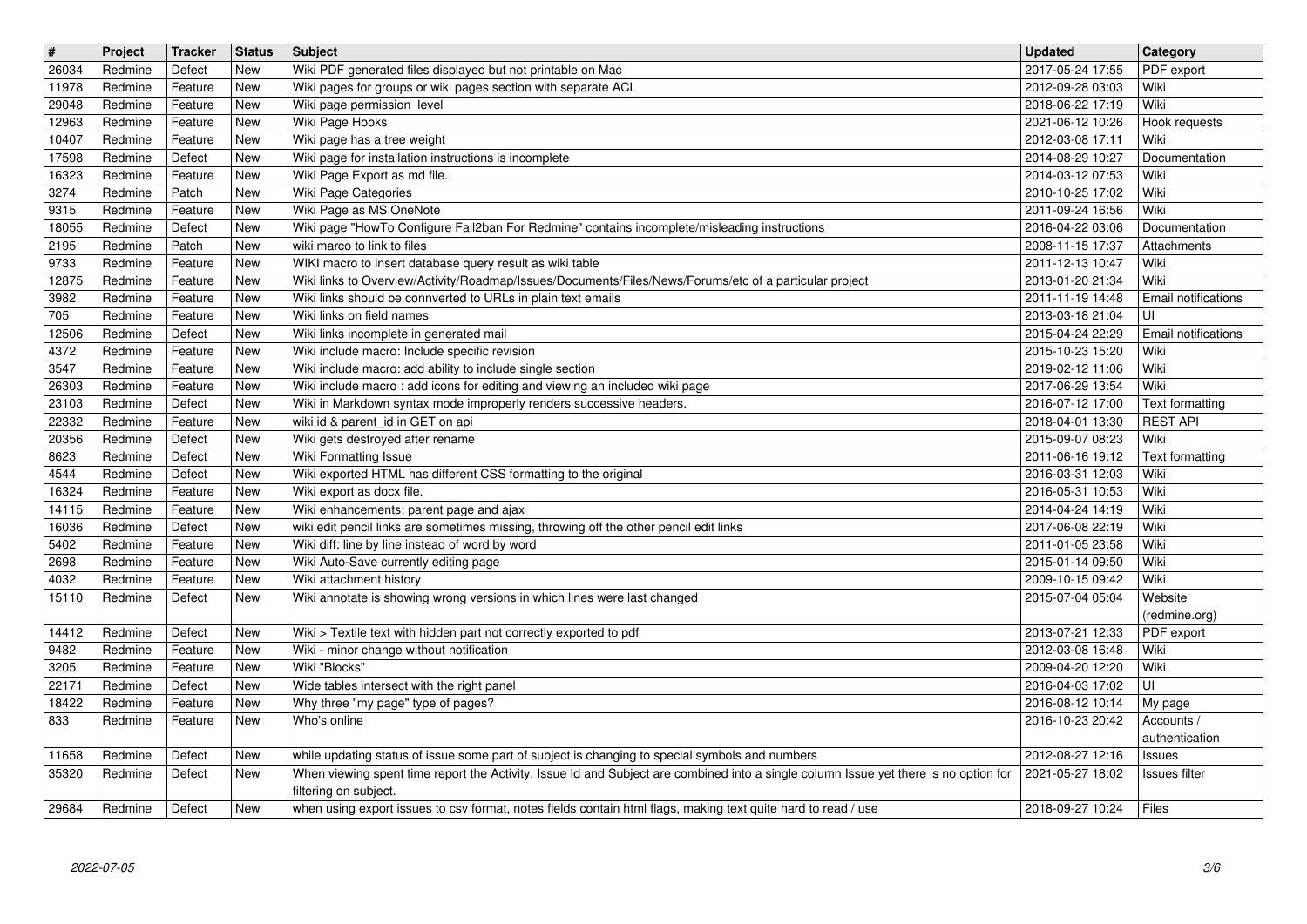| $\overline{\mathbf{H}}$<br>32414 | Project<br>Redmine | <b>Tracker</b><br>Feature | <b>Status</b><br>New     | <b>Subject</b><br>When user add\change the password, provide a visual password strength checker                                                                                                                                    | <b>Updated</b><br>2019-11-05 11:42   | Category<br>Accounts /                      |
|----------------------------------|--------------------|---------------------------|--------------------------|------------------------------------------------------------------------------------------------------------------------------------------------------------------------------------------------------------------------------------|--------------------------------------|---------------------------------------------|
| 13288                            | Redmine            | Defect                    | New                      | when use cvs, in revision page, have invalid link.                                                                                                                                                                                 | 2013-02-26 09:12                     | authentication<br><b>SCM</b>                |
| 14571<br>11942                   | Redmine<br>Redmine | Defect<br>Defect          | New<br>New               | When updating an issue, start and end date are invalid<br>When tracker field and other required fields are read-only, the user can get 'stuck' when creating a new issue                                                           | 2013-07-30 12:48<br>2012-09-25 23:45 | Issues                                      |
| 4948                             | Redmine            | Feature                   | <b>New</b>               | When on the versions page, there should be a way to add or edit multiple versions at the same time.                                                                                                                                | 2011-09-17 13:07                     | <b>Issues</b><br>Project settings           |
| 13759<br>22885                   | Redmine<br>Redmine | Defect<br>Defect          | New<br>New               | When moving from one tracker to another, with different fields, data is lost.<br>When I register a task linking a "Parent task", the system gets too slow                                                                          | 2013-04-12 23:30<br>2016-05-24 22:10 | <b>Issues</b><br>Performance                |
| 17520<br>24442                   | Redmine<br>Redmine | Defect<br>Defect          | <b>New</b><br><b>New</b> | When I edit a saved Query I lose my project focus<br>When exporting Wiki to PDF, monospaced fonts are not rendered correctly in PDF                                                                                                | 2014-08-19 05:55<br>2016-11-24 08:36 | PDF export                                  |
| 1410                             | Redmine            | Feature                   | <b>New</b><br><b>New</b> | When downloading a file from the repository : don't fill the memory with bytes<br>When disabling notes for a role, file upload disapperas too at issue update                                                                      | 2014-07-23 12:29                     | <b>SCM</b>                                  |
| 27622<br>27212                   | Redmine<br>Redmine | Defect<br>Patch           | <b>New</b>               | When deleting the projects category, its name should be represented in the confirmation dialog.                                                                                                                                    | 2017-12-10 04:54<br>2017-10-17 13:28 | <b>Issues</b><br>Project settings           |
| 34306<br>33486                   | Redmine<br>Redmine | Defect<br>Feature         | <b>New</b><br><b>New</b> | When creating a custom query with role level security you can deselect your own role (making the query inaccessible)<br>When copying the task, I want to reflect the version change of the main task in the version of the subtask | 2020-11-25 08:31<br>2020-06-02 15:09 | <b>Issues list</b>                          |
| 17068<br>3973                    | Redmine<br>Redmine | Defect<br>Feature         | New<br>New               | When copying subtasks with relations between them self's are lost<br>When closing an issue with a commit, add the commit message to the issue                                                                                      | 2018-04-06 19:38<br>2013-01-13 21:04 | Issues<br><b>SCM</b>                        |
| 640<br>17312                     | Redmine<br>Redmine | Patch<br>Feature          | New<br>New               | When choosing assignee, automatically switch status to Assigned<br>When changing the project during issue creation, the already entered content should not be lost                                                                 | 2013-04-30 10:48<br>2014-06-26 10:21 | <b>Issues</b><br><b>Issues</b>              |
| 4019                             | Redmine            | Feature                   | New                      | when bulk editing fields don't allow override of requirement to be completed required fields                                                                                                                                       | 2011-07-13 19:11                     | <b>Issues</b>                               |
| 10276<br>17801                   | Redmine<br>Redmine | Feature<br>Feature        | New<br>New               | When assigning an issue, add possibility to pre-select a group<br>When adding watchers to an issue, you should have the possibility to notify the watchers that they have been added to the issue                                  | 2012-02-19 20:20<br>2017-07-25 17:03 | <b>Issues</b><br><b>Email notifications</b> |
| 5337<br>32484                    | Redmine<br>Redmine | Feature<br>Feature        | New<br>New               | When a version is closed, put all open bugs to the next available one<br>When a group is selected in the user custom field field, Enable the same handling as the user on the issue list screen.                                   | 2013-03-25 16:12<br>2019-11-18 18:35 | Roadmap                                     |
| 5564<br>33302                    | Redmine<br>Redmine | Feature<br>Feature        | New<br>New               | When (bulk/singe) updating issues, don't show statuses not available<br>What about the editor for "%Done" be a numeric editor with a spinbox                                                                                       | 2010-07-22 15:14<br>2020-04-19 13:34 | Issues<br><b>Issues</b>                     |
| 9293                             | Redmine            | Feature                   | New                      | What about HTML copying from sites to Text editor for Issues                                                                                                                                                                       | 2011-09-21 12:17                     | <b>Issues</b>                               |
| 3283                             | Redmine            | Feature                   | New                      | Website: Install Mollom or similar spam deterrent                                                                                                                                                                                  | 2014-03-16 06:41                     | Website<br>(redmine.org)                    |
| 29664<br>16084                   | Redmine<br>Redmine | Feature<br>Feature        | New<br>New               | Webhook triggers in Redmine<br>We would like to order the appearance of custom field                                                                                                                                               | 2022-04-08 10:31<br>2016-03-30 13:28 | Custom fields                               |
| 3671                             | Redmine            | Feature                   | New                      | We want smileys in text formatting!:))                                                                                                                                                                                             | 2018-09-17 15:46                     | Text formatting                             |
| 16877<br>35192                   | Redmine<br>Redmine | Feature<br>Defect         | New<br>New               | Way to filter tasks in project by milestones from child projects<br>Watchers pop up window appears after a long time                                                                                                               | 2014-05-13 21:43<br>2022-04-29 09:32 | Roadmap<br>Issues                           |
| 9500<br>9466                     | Redmine<br>Redmine | Defect<br>Defect          | <b>New</b><br><b>New</b> | Watchers list before and after creation issue<br>Watchers list appers very slow on issue page after upgrade from 1.0.1 to 1.2.1                                                                                                    | 2013-02-07 14:49<br>2011-10-24 19:33 | Issues<br>Issues                            |
| 10121<br>28552                   | Redmine<br>Redmine | Feature<br>Feature        | <b>New</b><br>New        | Watchers - Add Group / Role<br>Watcher can't see issue when it assign to user from another group                                                                                                                                   | 2021-01-07 13:15<br>2018-04-13 09:21 | Groups                                      |
| 3235                             | Redmine            | Feature                   | New                      | Watched topics on My page                                                                                                                                                                                                          | 2018-07-03 12:22   My page           |                                             |
| 18618<br>5190                    | Redmine<br>Redmine | Feature<br>Feature        | New<br>New               | watch users by managers<br>Watch the File area                                                                                                                                                                                     | 2015-04-14 19:24<br>2017-05-21 19:24 | Files                                       |
| 11632<br>16115                   | Redmine<br>Redmine | Feature<br>Feature        | <b>New</b><br><b>New</b> | Watch Roadmap<br>Watch REST API (Differ Watcher)                                                                                                                                                                                   | 2012-08-14 15:18<br>2014-02-18 04:17 | Roadmap<br><b>REST API</b>                  |
|                                  |                    |                           |                          |                                                                                                                                                                                                                                    |                                      |                                             |
|                                  |                    |                           |                          |                                                                                                                                                                                                                                    |                                      |                                             |
|                                  |                    |                           |                          |                                                                                                                                                                                                                                    |                                      |                                             |
|                                  |                    |                           |                          |                                                                                                                                                                                                                                    |                                      |                                             |
|                                  |                    |                           |                          |                                                                                                                                                                                                                                    |                                      |                                             |
|                                  |                    |                           |                          |                                                                                                                                                                                                                                    |                                      |                                             |
|                                  |                    |                           |                          |                                                                                                                                                                                                                                    |                                      |                                             |
|                                  |                    |                           |                          |                                                                                                                                                                                                                                    |                                      |                                             |
|                                  |                    |                           |                          |                                                                                                                                                                                                                                    |                                      |                                             |
|                                  |                    |                           |                          |                                                                                                                                                                                                                                    |                                      |                                             |
|                                  |                    |                           |                          |                                                                                                                                                                                                                                    |                                      |                                             |
|                                  |                    |                           |                          |                                                                                                                                                                                                                                    |                                      |                                             |
|                                  |                    |                           |                          |                                                                                                                                                                                                                                    |                                      |                                             |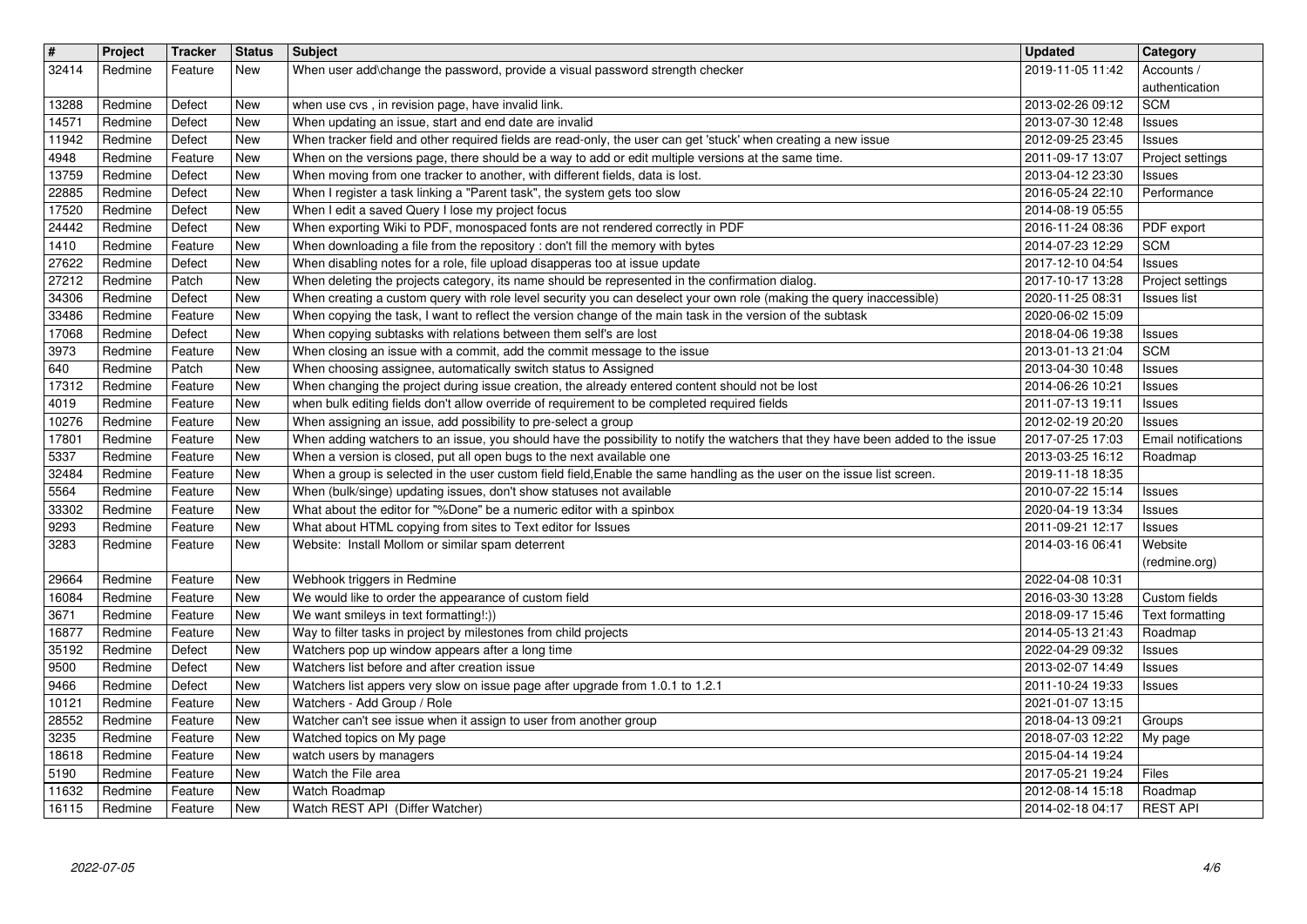| $\overline{\mathbf{H}}$<br>11442 | Project<br>Redmine | Tracker<br>Feature | <b>Status</b><br>New     | Subject<br>Watch changes on folders or files                                                                                                                       | <b>Updated</b><br>2012-07-18 23:35   | <b>Category</b>              |
|----------------------------------|--------------------|--------------------|--------------------------|--------------------------------------------------------------------------------------------------------------------------------------------------------------------|--------------------------------------|------------------------------|
| 4558                             | Redmine            | Feature            | New                      | watch categories and users                                                                                                                                         | 2010-01-12 22:31                     |                              |
| 2675<br>15736                    | Redmine<br>Redmine | Feature<br>Defect  | New<br><b>New</b>        | Watch - add a personal comment<br>WARNING: making https request to https://  without verifying server certificate; no CA path was specified.                       | 2009-02-05 09:25<br>2013-12-18 21:27 | Security                     |
| 24151                            | Redmine            | Feature            | New                      | Warning when comments go nowhere                                                                                                                                   | 2016-10-28 10:48                     | <b>Email notifications</b>   |
| 33023<br>17588                   | Redmine<br>Redmine | Defect<br>Defect   | New<br>New               | Warning occurs when displaying a few exceptional PDF thumbnail<br>Warn that the authenticity token is invalid before you get the textarea to edit issues           | 2020-06-15 06:30<br>2014-07-31 17:14 | Attachments<br><b>Issues</b> |
| 30729                            | Redmine            | Feature            | New                      | Warn or block the accidental update of inline images that are attachments.                                                                                         | 2019-02-05 10:01                     | Attachments                  |
| 32018<br>17500                   | Redmine<br>Redmine | Patch<br>Feature   | New<br>New               | Visually consolidate project selector and the popup box with the projects<br>Visibility/Use-ability/Creation Settings for Issue Trackers per Role per Project.     | 2019-09-04 19:16<br>2017-01-11 11:23 | UI<br>Issues permissions     |
| 240                              | Redmine            | Patch              | New                      | views/user/edit, make password fields not-autocomplete (UI fix)                                                                                                    | 2013-04-11 01:20                     | UI                           |
| 26737<br>8463                    | Redmine<br>Redmine | Feature<br>Feature | New<br>New               | Viewing the concurrent users in Redmine system<br>View Wiki source                                                                                                 | 2017-08-22 11:37<br>2011-05-30 10:55 | Administration<br>Wiki       |
| 12657                            | Redmine            | Feature            | New                      | view statistic and likes                                                                                                                                           | 2017-08-30 08:12                     |                              |
| 8481                             | Redmine            | Feature            | New                      | View role permissions                                                                                                                                              | 2013-01-03 17:30                     | Permissions and<br>roles     |
| 11829                            | Redmine            | Feature            | New                      | View Roadmap privilege                                                                                                                                             | 2020-08-22 09:25                     | Permissions and              |
| 15800                            | Redmine            | Feature            | New                      | View Issue summary status as on specific date                                                                                                                      | 2014-01-05 19:53                     | roles<br><b>Issues</b>       |
| 6795                             | Redmine            | Feature            | New                      | View issue close date on the gantt view                                                                                                                            | 2011-11-27 00:18                     | Gantt                        |
| 9915<br>3735                     | Redmine<br>Redmine | Feature<br>Feature | New<br><b>New</b>        | View hook just after top-menu.<br>view hook for project Settings/Information page                                                                                  | 2012-02-28 16:18<br>2013-04-07 10:15 | Plugin API<br>Plugin API     |
| 16141                            | Redmine            | Feature            | <b>New</b>               | View hook for issue queries                                                                                                                                        | 2014-02-20 18:01                     | Hook requests                |
| 6767<br>9976                     | Redmine<br>Redmine | Feature<br>Feature | New<br>New               | View for issue categories similar to milestones<br>View and edit all members assigned to a role or across all groups or projects                                   | 2010-10-29 12:46<br>2013-04-11 02:22 | Issues<br>Administration     |
| 9881                             | Redmine            | Defect             | New                      | View 1st diff: Rendering common/error (404)                                                                                                                        | 2011-12-27 13:44                     |                              |
| 17770<br>25068                   | Redmine<br>Redmine | Defect<br>Patch    | New<br>New               | very simple fix: that causes many sites to break, and much confusion - incorrect use of .js suffix<br>Versions show page summary moved to sidebar                  | 2017-12-03 19:24<br>2017-02-15 12:55 | UI                           |
| 35196                            | Redmine            | Feature            | New                      | Version tracking (allow filtering out tickets which don't affect given version)                                                                                    | 2021-05-02 23:25                     | <b>Issues</b> filter         |
| 23285<br>5080                    | Redmine<br>Redmine | Feature<br>Feature | <b>New</b><br><b>New</b> | Version to have history<br>Version shared with particular subproject                                                                                               | 2016-11-22 22:12<br>2011-04-08 22:56 | Roadmap<br>Projects          |
| 6881                             | Redmine            | Feature            | New                      | Version numbering sort                                                                                                                                             | 2021-07-31 19:00                     | Roadmap                      |
| 3914<br>11100                    | Redmine<br>Redmine | Defect<br>Feature  | New<br>New               | Version information displayed in Gantt chart regardeless of "Assigned to" field<br>Version editing with Ajax. Request                                              | 2010-10-03 15:13<br>2012-06-06 14:06 | Gantt<br>Project settings    |
| 7626                             | Redmine            | Feature            | New                      | version due date and issue due date interactions                                                                                                                   | 2011-02-15 15:58                     | <b>Issues</b>                |
| 6231<br>1244                     | Redmine<br>Redmine | Feature<br>Feature | New<br>New               | Version dependent to a subproject Version<br>Version dependency                                                                                                    | 2012-09-28 19:05<br>2013-03-18 12:31 | <b>Issues</b>                |
| 4822                             | Redmine            | Patch              | New                      | Version cannot be added from issue without existing versions                                                                                                       | 2013-05-10 10:16                     | UI                           |
| 12023<br>36711                   | Redmine<br>Redmine | Feature<br>Feature | New<br>New               | Verify workflow to the user "assign to"<br>Various features for MailHandler                                                                                        | 2012-10-04 21:49<br>2022-02-26 23:12 | Email receiving              |
| 32154                            | Redmine            | Defect             | New                      | Value of custom fields will not be copied when copy project with issues included                                                                                   | 2019-09-26 17:29                     | Administration               |
| 14367<br>22024                   | Redmine<br>Redmine | Defect<br>Defect   | New<br>New               | Validation of required target version fails if no versions are defined for the project<br>Validation error on float custom filed in case of i18n decimal separator | 2013-07-02 14:28<br>2016-02-15 14:22 | Issues workflow<br>118n      |
|                                  |                    |                    |                          |                                                                                                                                                                    |                                      |                              |
|                                  |                    |                    |                          |                                                                                                                                                                    |                                      |                              |
|                                  |                    |                    |                          |                                                                                                                                                                    |                                      |                              |
|                                  |                    |                    |                          |                                                                                                                                                                    |                                      |                              |
|                                  |                    |                    |                          |                                                                                                                                                                    |                                      |                              |
|                                  |                    |                    |                          |                                                                                                                                                                    |                                      |                              |
|                                  |                    |                    |                          |                                                                                                                                                                    |                                      |                              |
|                                  |                    |                    |                          |                                                                                                                                                                    |                                      |                              |
|                                  |                    |                    |                          |                                                                                                                                                                    |                                      |                              |
|                                  |                    |                    |                          |                                                                                                                                                                    |                                      |                              |
|                                  |                    |                    |                          |                                                                                                                                                                    |                                      |                              |
|                                  |                    |                    |                          |                                                                                                                                                                    |                                      |                              |
|                                  |                    |                    |                          |                                                                                                                                                                    |                                      |                              |
|                                  |                    |                    |                          |                                                                                                                                                                    |                                      |                              |
|                                  |                    |                    |                          |                                                                                                                                                                    |                                      |                              |